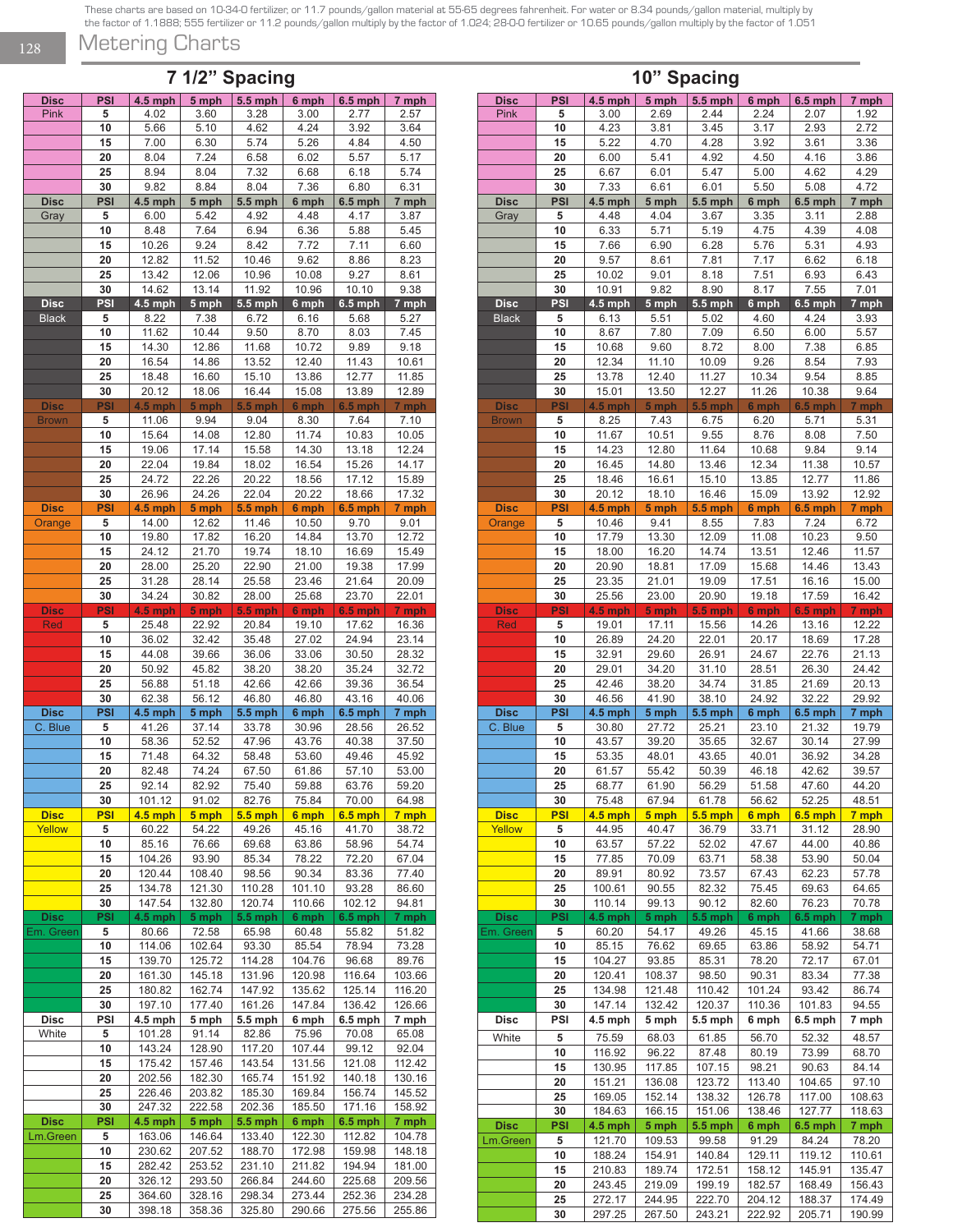**12" Spacing 13 1/3" Spacing**

| <b>Disc</b>              | <b>PSI</b>       | $4.5$ mph          | $5$ mph          | $5.5$ mph                | $6$ mph         | $6.5$ mph          | 7 mph          |
|--------------------------|------------------|--------------------|------------------|--------------------------|-----------------|--------------------|----------------|
| Pink                     | 5<br>10          | 2.50<br>3.53       | 2.25<br>3.18     | 2.04<br>2.88             | 1.87<br>2.64    | 1.73<br>2.54       | 1.61<br>2.27   |
|                          | 15               | 4.36               | 3.92             | 3.57                     | 3.28            | 3.01               | 2.80           |
|                          | 20               | 5.01               | 4.51             | 4.11                     | 3.75            | 3.47               | 3.22           |
|                          | 25               | 5.57               | 5.01             | 4.57                     | 4.17            | 3.85               | 3.58           |
|                          | 30               | 6.12               | 5.51             | 5.02                     | 5.10            | 4.24               | 3.93           |
| <b>Disc</b>              | <b>PSI</b>       | $4.5$ mph          | 5 mph            | <b>5.5 mph</b>           | 6 mph           | $6.5$ mph          | 7 mph          |
| Gray                     | 5                | 3.74               | 3.37             | 3.07                     | 2.80            | 2.59               | 2.41           |
|                          | 10<br>15         | 5.27<br>6.40       | 4.77<br>5.76     | 4.33<br>5.24             | 3.96<br>4.81    | 3.67<br>4.43       | 3.41<br>4.11   |
|                          | 20               | 7.99               | 7.18             | 6.52                     | 5.99            | 5.52               | 5.13           |
|                          | 25               | 8.37               | 7.52             | 6.83                     | 6.27            | 5.78               | 5.37           |
|                          | 30               | 9.11               | 8.19             | 7.41                     | 6.83            | 6.30               | 5.85           |
| <b>Disc</b>              | PSI              | $4.5$ mph          | 5 mph            | 5.5 mph                  | $6$ mph         | $6.5$ mph          | 7 mph          |
| <b>Black</b>             | 5                | 5.12               | 4.60             | 4.19                     | 4.03            | 3.54               | 3.28           |
|                          | 10<br>15         | 7.24<br>8.91       | 6.51<br>8.01     | 5.92<br>7.28             | 5.71<br>7.02    | 5.01<br>6.16       | 4.65<br>5.72   |
|                          | 20               | 10.31              | 9.27             | 8.42                     | 7.73            | 7.13               | 6.62           |
|                          | 25               | 11.52              | 10.35            | 9.41                     | 8.63            | 7.96               | 7.39           |
|                          | 30               | 12.54              | 11.27            | 10.24                    | 9.40            | 8.67               | 8.05           |
| <b>Disc</b>              | PSI              | <b>4.5 mph</b>     | 5 mph            | <b>5.5 mph</b>           | 6 mph           | $6.5$ mph          | 7 mph          |
| <b>Brown</b>             | 5                | 6.89               | 6.20             | 5.64                     | 5.17            | 4.77               | 4.43           |
|                          | 10<br>15         | 9.74<br>11.88      | 8.77<br>10.69    | 7.97<br>9.72             | 7.31<br>8.91    | 6.74<br>8.22       | 6.26<br>7.63   |
|                          | 20               | 13.74              | 12.36            | 11.23                    | 10.31           | 9.50               | 8.83           |
|                          | 25               | 15.42              | 13.87            | 12.60                    | 11.57           | 10.67              | 9.90           |
|                          | 30               | 16.80              | 15.12            | 13.73                    | 12.61           | 11.63              | 10.80          |
| <b>Disc</b>              | <b>PSI</b>       | $4.5$ mph          | 5 mph            | <b>5.5 mph</b>           | 6 mph           | $6.5$ mph          | 7 mph          |
| Orange                   | 5                | 8.73               | 7.86             | 7.14                     | 6.54            | 6.04               | 5.61           |
|                          | 10<br>15         | 12.34<br>15.03     | 11.11<br>13.53   | 10.10<br>12.30           | 9.25<br>11.28   | 8.54<br>10.48      | 7.93<br>9.66   |
|                          | 20               | 17.45              | 15.71            | 14.27                    | 13.09           | 12.08              | 11.22          |
|                          | 25               | 19.49              | 17.55            | 15.94                    | 14.62           | 13.50              | 12.53          |
|                          | 30               | 21.34              | 19.21            | 17.45                    | 16.01           | 14.77              | 13.72          |
| <b>Disc</b>              | <b>PSI</b>       | $4.5$ mph          | 5 mph            | <b>5.5 mph</b>           | 6 mph           | $6.5$ mph          | 7 mph          |
| <b>Red</b>               | 5                | 15.87              | 14.28            | 12.99                    | 11.91           | 10.98              | 10.20          |
|                          | 10<br>15         | 22.45<br>27.47     | 20.20<br>24.72   | 18.38<br>22.47           | 16.84<br>20.60  | 15.583<br>19.01    | 14.42<br>17.65 |
|                          | 20               | 31.73              | 28.56            | 25397                    | 23.80           | 21.96              | 20.39          |
|                          | 25               | 35.44              | 31.90            | 29.01                    | 26.58           | 24.53              | 22.78          |
|                          | 30               | 38.87              | 34.99            | 31.81                    | 29.87           | 26.91              | 24.98          |
| <b>Disc</b>              | PSI              | $4.5$ mph          | 5 mph            | $5.5$ mph                | 6 mph           | $6.5$ mph          | 7 mph          |
| C. Blue                  | 5<br>10          | 25.72<br>36.37     | 23.14<br>32.73   | 21.05<br>29.79           | 19.29<br>27.28  | 17.99<br>25.17     | 16.52<br>23.37 |
|                          | 15               | 44.54              | 40.09            | 36.44                    | 33.41           | 30.83              | 28.62          |
|                          | 20               | 51.40              | 46.27            | 42.07                    | 38.55           | 35.58              | 33.04          |
|                          | 25               | 57.41              | 51.68            | 46.99                    | 43.06           | 39.74              | 36.90          |
|                          | 30               | 63.02              | 56.73            | 51.58                    | 47.26           | 43.63              | 40.51          |
| <b>Disc</b><br>Yellow    | PSI              | $4.5$ mph          | 5 mph            | 5.5 mph<br>30.71         | 6 mph           | $6.5$ mph          | 7 mph          |
|                          | 5<br>10          | 37.53<br>53.08     | 33.79<br>47.78   | 43.43                    | 28.15<br>39.80  | 25.98<br>36.74     | 24.13<br>34.11 |
|                          | 15               | 65.00              | 58.52            | 53.19                    | 48.75           | 45.00              | 41.78          |
|                          | 20               | 75.07              | 67.56            | 61.43                    | 56.30           | 51.95              | 48.24          |
|                          | 25               | 84.00              | 75.60            | 68.74                    | 63.00           | 58.14              | 53.98          |
|                          | 30               | 91.96              | 82.76            | 75.25                    | 68.97           | 63.64              | 59.09          |
| <b>Disc</b><br>Em. Green | PSI<br>5         | $4.5$ mph<br>50.26 | 5 mph<br>45.23   | <b>5.5 mph</b><br>41.13  | 6 mph<br>37.69  | $6.5$ mph<br>34.78 | 7 mph<br>32.29 |
|                          | 10               | 71.09              | 63.97            | 58.15                    | 53.32           | 49.19              | 45.67          |
|                          | 15               | 87.06              | 78.36            | 71.23                    | 65.29           | 60.26              | 55.95          |
|                          | 20               | 100.53             | 90.48            | 82.24                    | 75.40           | 69.58              | 64.60          |
|                          | 25               | 112.69             | 101.43           | 92.19                    | 84.52           | 78.00              | 72.42          |
| <b>Disc</b>              | 30<br>PSI        | 122.85<br>4.5 mph  | 110.57<br>5 mph  | 100.30<br>5.5 mph        | 92.14<br>6 mph  | 85.03<br>$6.5$ mph | 78.95<br>7 mph |
| White                    | 5                | 63.12              | 56.80            | 51.64                    | 47.34           | 43.68              | 40.56          |
|                          | 10               | 89.27              | 80.34            | 73.04                    | 66.95           | 61.78              | 57.36          |
|                          | 15               | 109.23             | 98.39            | 89.46                    | 82.00           | 75.66              | 70.25          |
|                          | 20               | 126.24             | 113.62           | 103.30                   | 94.68           | 87.37              | 81.12          |
|                          | 25               | 141.14             | 127.03           | 115.49                   | 105.85          | 97.69              | 90.70          |
| <b>Disc</b>              | 30<br><b>PSI</b> | 154.14<br>4.5 mph  | 138.73<br>5 mph  | 126.13<br><b>5.5 mph</b> | 115.60<br>6 mph | 106.68<br>6.5 mph  | 99.05<br>7 mph |
| Lm.Green                 | 5                | 101.62             | 91.45            | 83.14                    | 76.22           | 70.32              | 65.30          |
|                          | 10               | 143.72             | 129.35           | 117.59                   | 107.79          | 99.47              | 92.35          |
|                          | 15               | 176.02             | 158.41           | 144.03                   | 132.02          | 121.81             | 113.10         |
|                          | 20               | 203.25             | 182.93           | 166.31                   | 152.43          | 140.67             | 130.60         |
|                          | 25<br>30         | 227.24             | 204.52<br>223.36 | 185.94                   | 170.42          | 157.28<br>171.75   | 146.03         |
|                          |                  | 248.17             |                  | 203.07                   | 186.12          |                    | 159.47         |

| <b>Disc</b>             | <b>PSI</b> | $4.5$ mph          | 5 mph                      | $5.5$ mph        | $6$ mph        | $6.5$ mph          | 7 mph          |
|-------------------------|------------|--------------------|----------------------------|------------------|----------------|--------------------|----------------|
| Pink                    | 5<br>10    | 2.26               | 2.03<br>2.87               | 1.84<br>2.61     | 1.69           | 1.56<br>2.21       | 1.45           |
|                         | 15         | 3.19<br>3.94       | 3.55                       | 3.23             | 2.39<br>2.96   | 2.73               | 2.05<br>2.53   |
|                         | 20         | 4.52               | 4.08                       | 3.71             | 3.39           | 3.14               | 2.91           |
|                         | 25         | 5.02               | 4.53                       | 4.12             | 3.77           | 3.48               | 3.23           |
|                         | 30         | 5.52               | 4.99                       | 4.53             | 4.14           | 3.84               | 3.56           |
| <b>Disc</b>             | <b>PSI</b> | 4.5 mph            | 5 mph                      | 5.5 mph          | 6 mph          | $6.5$ mph          | 7 mph          |
| Gray                    | 5          | 3.38               | 3.05                       | 2.77             | 2.53           | 2.35               | 2.18           |
|                         | 10<br>15   | 4.78<br>5.78       | 4.31<br>5.21               | 3.91<br>4.74     | 3.58<br>4.35   | 3.31<br>4.01       | 3.08<br>3.72   |
|                         | 20         | 7.22               | 6.49                       | 5.90             | 5.41           | 4.99               | 4.63           |
|                         | 25         | 7.56               | 6.80                       | 6.18             | 5.66           | 5.23               | 4.86           |
|                         | 30         | 8.23               | 7.40                       | 6.73             | 6.17           | 5.69               | 5.28           |
| <b>Disc</b>             | PSI        | $4.5$ mph          | $5 \overline{\text{ mph}}$ | 5.5 mph          | $6$ mph        | $6.5$ mph          | 7 mph          |
| <b>Black</b>            | 5          | 4.63               | 4.16                       | 3.79             | 3.47           | 3.20               | 2.97           |
|                         | 10<br>15   | 6.55<br>8.06       | 5.88<br>7.24               | 5.35<br>6.58     | 4.91<br>6.04   | 4.52<br>5.57       | 4.20<br>5.17   |
|                         | 20         | 9.32               | 8.58                       | 7.61             | 6.99           | 6.60               | 6.13           |
|                         | 25         | 10.41              | 9.36                       | 8.50             | 7.81           | 7.20               | 6.68           |
|                         | 30         | 11.33              | 10.19                      | 9.25             | 8.50           | 7.84               | 7.28           |
| <b>Disc</b>             | PSI        | $4.5$ mph          | 5 mph                      | <b>5.5 mph</b>   | 6 mph          | $6.5$ mph          | 7 mph          |
| <b>Brown</b>            | 5          | 6.23               | 5.61                       | 5.10             | 4.68           | 4.31               | 4.01           |
|                         | 10<br>15   | 8.81               | 7.93                       | 7.21             | 6.61           | 6.10               | 5.66           |
|                         | 20         | 10.74<br>12.42     | 9.66<br>11.17              | 8.78<br>10.16    | 8.06<br>9.32   | 7.43<br>8.59       | 6.90<br>7.98   |
|                         | 25         | 13.94              | 12.53                      | 11.40            | 10.46          | 9.64               | 8.95           |
|                         | 30         | 15.19              | 13.66                      | 12.43            | 11.40          | 10.49              | 9.75           |
| <b>Disc</b>             | <b>PSI</b> | $4.5$ mph          | 5 mph                      | <b>5.5 mph</b>   | 6 mph          | $6.5$ mph          | 7 mph          |
| Orange                  | 5          | 7.89               | 7.10                       | 6.46             | 5.91           | 5.46               | 5.07           |
|                         | 10         | 11.16              | 10.04                      | 9.13             | 8.36           | 7.72               | 7.17           |
|                         | 15<br>20   | 13.59<br>15.77     | 12.23<br>14.20             | 11.12<br>12.90   | 10.19<br>11.83 | 9.40<br>10.92      | 8.73<br>10.14  |
|                         | 25         | 17.62              | 15.86                      | 14.41            | 13.21          | 12.20              | 11.32          |
|                         | 30         | 19.29              | 17.37                      | 15.78            | 14.47          | 13.36              | 12.40          |
| <b>Disc</b>             | <b>PSI</b> | $4.5$ mph          | 5 mph                      | $5.5$ mph        | 6 mph          | $6.5$ mph          | 7 mph          |
| Red                     | 5          | 14.35              | 12.91                      | 11.74            | 10.77          | 9.93               | 9.22           |
|                         | 10<br>15   | 20.30              | 18.26                      | 16.61            | 15.23          | 14.04              | 13.04          |
|                         | 20         | 24.84<br>28.69     | 22.34<br>25.81             | 20.31<br>23.48   | 18.62<br>21.52 | 17.18<br>19.85     | 15.95<br>18.43 |
|                         | 25         | 32.05              | 28.83                      | 26.23            | 24.04          | 22.17              | 20.58          |
|                         | 30         | 35.15              | 31.62                      | 28.76            | 26.36          | 24.32              | 22.58          |
| <b>Disc</b>             | PSI        | $4.5$ mph          | 5 mph                      | <b>5.5 mph</b>   | 6 mph          | $6.5$ mph          | 7 mph          |
| C. Blue                 | 5          | 23.25              | 20.92                      | 19.03            | 17.44          | 16.09              | 14.94          |
|                         | 10<br>15   | 32.88<br>40.27     | 29.59<br>36.24             | 26.91<br>32.94   | 24.66<br>30.20 | 22.75<br>27.87     | 21.13<br>25.88 |
|                         | 20         | 46.47              | 41.83                      | 38.03            | 34.85          | 32.17              | 29.87          |
|                         | 25         | 51.91              | 46.72                      | 42.48            | 38.93          | 35.82              | 33.31          |
|                         | 30         | 56.97              | 51.28                      | 46.62            | 42.73          | 39.43              | 36.61          |
| <b>Disc</b>             | <b>PSI</b> | $4.5$ mph          | 5 mph                      | <b>5.5 mph</b>   | 6 mph          | $6.5$ mph          | 7 mph          |
| Yellow                  | 5          | 33.92              | 30.54                      | 27.76            | 25.45          | 23.49              | 21.81          |
|                         | 10<br>15   | 47.98<br>58.76     | 43.19<br>52.90             | 39.26<br>48.08   | 35.98<br>44.07 | 33.21<br>40.68     | 30.84<br>37.77 |
|                         | 20         | 67.86              | 61.07                      | 55.53            | 50.89          | 41.47              | 43.60          |
|                         | 25         | 75.94              | 68.34                      | 62.14            | 45.95          | 52.55              | 48.79          |
|                         | 30         | 83.13              | 74.81                      | 68.02            | 62.34          | 57.53              | 53.41          |
| <b>Disc</b>             | PSI        | 4.5 mph            | 5 mph                      | 5.5 mph          | 6 mph          | 6.5 mph            | 7 mph          |
| Em. Green               | 5<br>10    | 45.44<br>64.26     | 40.89<br>57.83             | 37.18<br>52.57   | 34.08<br>48.20 | 31.44<br>44.47     | 29.20<br>41.29 |
|                         | 15         | 78.70              | 70.83                      | 64.39            | 59.03          | 54.47              | 50.57          |
|                         | 20         | 90.88              | 81.79                      | 74.34            | 68.16          | 62.90              | 58.40          |
|                         | 25         | 101.88             | 91.69                      | 83.34            | 76.41          | 70.51              | 65.47          |
|                         | 30         | 111.06             | 99.95                      | 90.84            | 83.29          | 76.86              | 71.36          |
| <b>Disc</b><br>White    | PSI<br>5   | $4.5$ mph<br>57.06 | 5 mph<br>51.35             | 5.5 mph<br>45.68 | 6 mph<br>42.79 | $6.5$ mph<br>39.49 | 7 mph<br>36.66 |
|                         | 10         | 80.70              | 76.62                      | 66.03            | 60.53          | 58.82              | 54.71          |
|                         | 15         | 98.83              | 88.94                      | 80.87            | 74.12          | 68.39              | 63.50          |
|                         | 20         | 114.12             | 102.71                     | 93.38            | 85.59          | 78.98              | 73.33          |
|                         | 25         | 127.59             | 114.83                     | 104.40           | 95.69          | 88.30              | 81.99          |
|                         | 30         | 139.34             | 125.41                     | 114.02           | 104.51         | 96.44              | 89.54          |
| <b>Disc</b><br>Lm.Green | PSI<br>5   | 4.5 mph<br>91.87   | 5 mph<br>82.62             | 5.5 mph<br>73.54 | 6 mph<br>68.85 | 6.5 mph<br>63.58   | 7 mph<br>59.02 |
|                         | 10         | 129.93             | 123.36                     | 106.31           | 97.45          | 94.86              | 88.08          |
|                         | 15         | 159.12             | 143.19                     | 130.20           | 119.33         | 110.11             | 102.24         |
|                         | 20         | 183.73             | 165.36                     | 150.34           | 137.80         | 127.16             | 118.06         |
|                         | 25         | 205.42             | 184.88                     | 168.08           | 154.06         | 142.16             | 132.00         |
|                         | 30         | 224.34             | 201.91                     | 183.57           | 168.26         | 155.27             | 144.16         |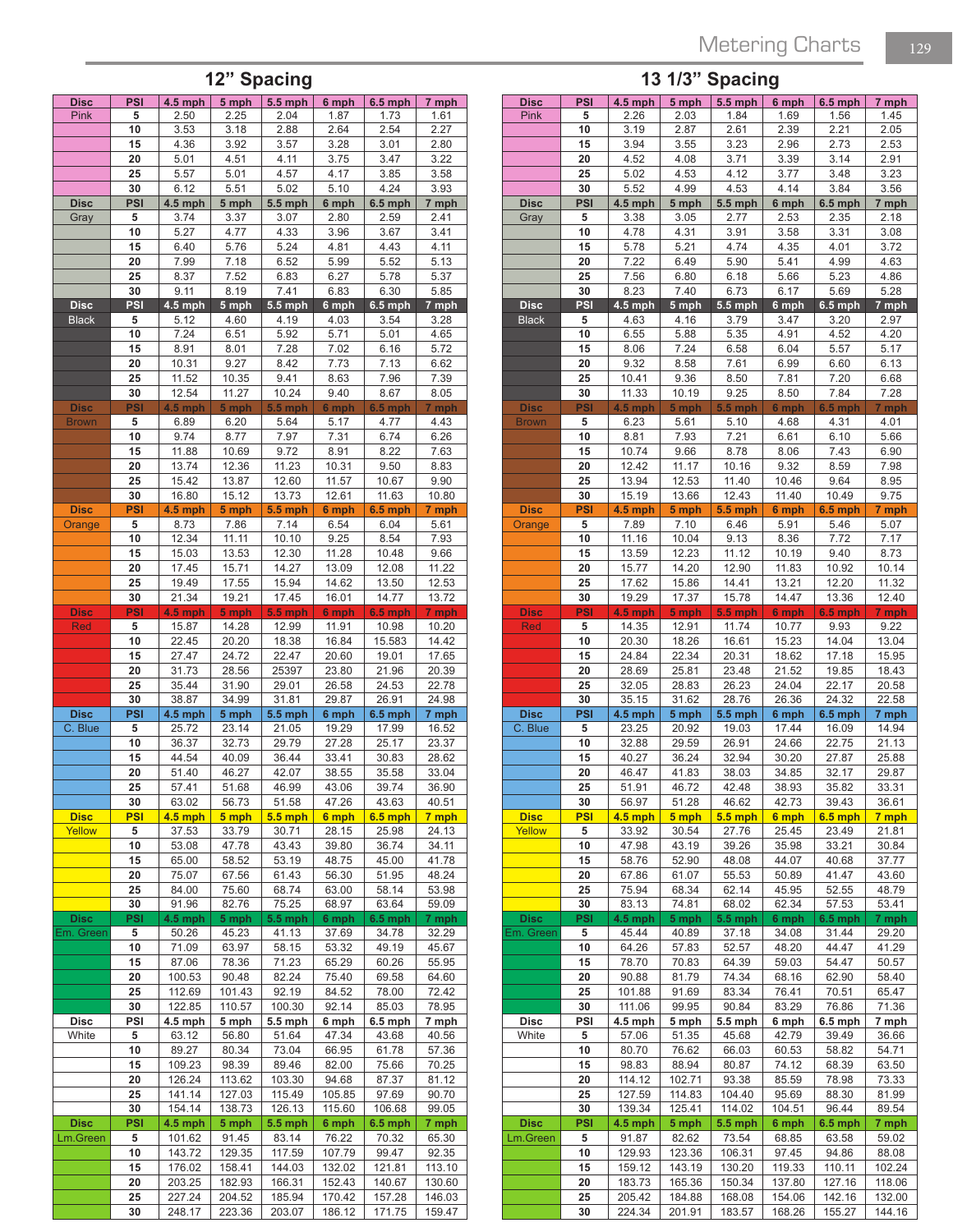|                                |            |                    |                  | 15" Spacing             |                  |                    |                  |
|--------------------------------|------------|--------------------|------------------|-------------------------|------------------|--------------------|------------------|
| <b>Disc</b>                    | <b>PSI</b> | $4.5$ mph          | 5 mph            | $5.5$ mph               | 6 mph            | $6.5$ mph          | 7 mph            |
| Pink                           | 5          | 2.01               | 1.80             | 1.64                    | 1.50             | 1.38               | 1.29             |
|                                | 10<br>15   | 2.83<br>3.50       | 2.55<br>3.15     | 2.31<br>2.87            | 2.12<br>2.63     | 1.96<br>2.43       | 1.82<br>2.25     |
|                                | 20         | 4.02               | 3.62             | 3.29                    | 3.01             | 2.79               | 2.58             |
|                                | 25         | 4.47               | 4.02             | 3.66                    | 3.34             | 3.09               | 2.87             |
|                                | 30         | 4.91               | 4.42             | 4.02                    | 3.68             | 3.40               | 3.16             |
| <b>Disc</b>                    | PSI        | 4.5 mph            | 5 mph            | 5.5 mph                 | 6 mph            | 6.5 mph            | 7 mph            |
| Gray                           | 5          | 3.00               | 2.71             | 2.46                    | 2.24             | 2.08               | 1.93             |
|                                | 10         | 4.24               | 3.82             | 3.47                    | 3.18             | 2.94               | 2.73             |
|                                | 15         | 5.13               | 4.62             | 4.21                    | 3.86             | 3.55               | 3.30             |
|                                | 20         | 6.41               | 5.76             | 5.23                    | 4.81             | 4.43               | 4.11             |
|                                | 25         | 6.71               | 6.03             | 5.48                    | 5.04             | 4.64               | 4.31             |
|                                | 30         | 7.31               | 6.57             | 5.96                    | 5.48             | 5.05               | 4.69             |
| <b>Disc</b>                    | PSI        | $4.5$ mph          | 5 mph            | $5.5$ mph               | 6 mph            | $6.5$ mph          | 7 mph            |
| <b>Black</b>                   | 5          | 4.11               | 3.69             | 3.36                    | 3.08             | 2.84               | 2.63             |
|                                | 10         | 5.81               | 5.22             | 4.75                    | 4.35             | 4.01               | 3.73             |
|                                | 15         | 7.15               | 6.43             | 5.84                    | 5.36             | 4.94               | 4.59             |
|                                | 20         | 8.29               | 7.43             | 6.76                    | 6.20             | 5.71               | 5.31             |
|                                | 25         | 9.24               | 8.30             | 7.55                    | 6.93             | 6.38               | 5.93             |
|                                | 30         | 10.06              | 9.03             | 8.22                    | 7.34             | 6.94               | 6.45             |
| <b>Disc</b>                    | <b>PSI</b> | <b>4.5 mph</b>     | 5 mph            | <b>5.5 mph</b>          | 6 mph            | <b>6.5 mph</b>     | 7 mph            |
| <b>Brown</b>                   | 5<br>10    | 5.53<br>7.82       | 4.97<br>7.04     | 4.52<br>6.40            | 4.15<br>5.87     | 3.82<br>5.41       | 3.55<br>5.03     |
|                                | 15         | 9.53               | 8.57             | 7.79                    | 7.15             | 6.59               | 6.12             |
|                                | 20         | 11.02              | 9.92             | 9.01                    | 8.27             | 7.63               | 7.08             |
|                                | 25         | 12.36              | 11.13            | 10.11                   | 9.28             | 8.56               | 7.95             |
|                                | 30         | 13.48              | 12.13            | 11.02                   | 10.11            | 9.33               | 8.66             |
| <b>Disc</b>                    | <b>PSI</b> | $4.5$ mph          | 5 mph            | <b>5.5 mph</b>          | 6 mph            | <b>6.5 mph</b>     | 7 mph            |
| Orange                         | 5          | 7.00               | 6.31             | 5.73                    | 5.25             | 4.85               | 4.51             |
|                                | 10         | 9.90               | 8.91             | 8.10                    | 7.42             | 6.85               | 6.36             |
|                                | 15         | 12.06              | 10.85            | 9.87                    | 9.05             | 8.34               | 7.75             |
|                                | 20         | 14.00              | 12.60            | 11.45                   | 10.50            | 9.69               | 9.00             |
|                                | 25         | 15.64              | 14.07            | 12.79                   | 11.73            | 10.82              | 10.05            |
|                                | 30         | 17.12              | 15.41            | 14.00                   | 12.84            | 11.85              | 11.00            |
| <b>Disc</b>                    | <b>PSI</b> | $4.5$ mph          | 5 mph            | $5.5$ mph               | 6 mph            | $6.5$ mph          | 7 mph            |
| Red                            | 5          | 12.74              | 11.46            | 10.42                   | 9.55             | 8.81               | 8.18             |
|                                | 10         | 18.01              | 16.21            | 17.74                   | 13.51            | 12.47              | 11.57            |
|                                | 15         | 22.04              | 19.83            | 18.03                   | 16.53            | 15.25              | 14.16            |
|                                | 20         | 25.46              | 22.91            | 20.83                   | 19.10            | 17.62              | 16.36            |
|                                | 25         | 28.44              | 25.59            | 23.27                   | 21.33            | 19.68              | 18.27            |
| <b>Disc</b>                    | 30<br>PSI  | 31.19<br>4.5 mph   | 28.06<br>5 mph   | 25.52<br><b>5.5 mph</b> | 23.40<br>6 mph   | 21.58<br>$6.5$ mph | 20.03<br>7 mph   |
| C. Blue                        | 5          | 20.63              | 18.57            | 16.89                   | 15.48            | 14.28              | 13.26            |
|                                | 10         | 29.18              | 26.26            | 23.88                   | 21.88            | 20.19              | 18.75            |
|                                | 15         | 35.74              | 32.16            | 29.24                   | 26.80            | 24.73              | 22.96            |
|                                | 20         | 41.24              | 37.12            | 33.75                   | 30.93            | 28.55              | 26.50            |
|                                | 25         | 46.07              | 41.46            | 37.70                   | 29.94            | 31.88              | 29.60            |
|                                | 30         | 50.56              | 45.51            | 41.38                   | 37.92            | 35.00              | 32.49            |
| <b>Disc</b>                    | <b>PSI</b> | <b>4.5 mph</b>     | 5 mph            | <b>5.5 mph</b>          | 6 mph            | $6.5$ mph          | 7 mph            |
| Yellow                         | 5          | 30.11              | 27.11            | 24.63                   | 22.58            | 20.85              | 19.36            |
|                                | 10         | 42.58              | 38.33            | 34.84                   | 31.93            | 29.48              | 27.37            |
|                                | 15         | 52.13              | 46.95            | 42.67                   | 39.11            | 36.10              | 33.52            |
|                                | 20         | 60.22              | 54.20            | 49.28                   | 45.17            | 41.68              | 38.70            |
|                                | 25         | 67.39              | 60.65            |                         |                  |                    |                  |
|                                |            |                    |                  | 55.14                   | 50.55            | 46.64              | 43.30            |
|                                | 30         | 73.77              | 66.40            | 60.37                   | 55.33            | 51.06              | 47.41            |
| <b>Disc</b>                    | PSI        | $4.5$ mph          | 5 mph            | <b>5.5 mph</b>          | 6 mph            | $6.5$ mph          | 7 mph            |
|                                | 5          | 40.33              | 36.29            | 32.99                   | 30.24            | 27.91              | 25.91            |
|                                | 10         | 57.03              | 51.32            | 46.65                   | 42.77            | 39.47              | 36.64            |
|                                | 15         | 69.85              | 62.86            | 57.14                   | 52.38            | 48.34              | 44.88            |
|                                | 20         | 80.65              | 72.59            | 65.98                   | 60.49            | 55.82              | 51.83            |
|                                | 25         | 90.41              | 81.37            | 73.96                   | 67.81            | 62.57              | 58.10            |
|                                | 30         | 98.55              | 88.70            | 80.63                   | 73.92            | 68.21              | 63.33            |
|                                | PSI<br>5   | $4.5$ mph<br>50.64 | 5 mph<br>45.57   | 5.5 mph<br>41.43        | 6 mph<br>37.98   | 6.5 mph<br>35.04   | 7 mph<br>32.54   |
|                                | 10         | 71.62              | 64.45            | 58.60                   | 53.72            | 49.56              | 46.02            |
|                                | 15         | 87.71              | 78.73            | 71.77                   | 65.78            | 60.54              | 56.21            |
| <b>Disc</b>                    | 20         | 101.28             | 91.15            | 82.87                   | 75.96            | 70.09              | 65.08            |
|                                | 25         | 113.23             | 101.91           | 92.65                   | 84.92            | 78.37              | 72.76            |
|                                | 30         | 123.66             | 111.29           | 101.18                  | 92.75            | 85.58              | 79.46            |
| <b>Disc</b>                    | PSI        | $4.5$ mph          | 5 mph            | 5.5 mph                 | 6 mph            | 6.5 mph            | 7 mph            |
|                                | 5          | 81.53              | 73.37            | 66.70                   | 61.15            | 56.41              | 52.39            |
|                                | 10         | 115.31             | 103.76           | 94.35                   | 86.49            | 79.99              | 74.09            |
|                                | 15         | 141.21             | 126.76           | 115.55                  | 105.91           | 97.47              | 90.50            |
| Em. Green<br>White<br>Lm.Green | 20         | 163.06             | 146.75           | 133.42                  | 122.30           | 112.84             | 104.78           |
|                                | 25<br>30   | 182.30<br>199.09   | 164.08<br>179.18 | 149.17<br>162.90        | 136.72<br>145.33 | 126.18<br>137.78   | 117.14<br>127.93 |

| <b>Disc</b>  | <b>PSI</b> | $4.5$ mph      | 5 mph   | 5.5 mph        | 6 mph  | $6.5$ mph      | 7 mph  |
|--------------|------------|----------------|---------|----------------|--------|----------------|--------|
| Pink         | 5          | 1.66           | 1.5     | 1.36           | 1.24   |                |        |
|              | 10         | 2.35           | 2.11    | 1.92           | 1.76   | 1.63           | 1.52   |
|              | 15         | 2.90           | 2.61    | 2.37           | 2.18   | 2.02           | 1.88   |
|              | 20         | 3.33           | 3.00    | 2.73           | 2.50   | 2.32           | 2.16   |
|              | 25         | 3.70           | 3.33    | 3.03           | 2.78   | 2.58           | 2.40   |
|              | 30         | 4.07           | 3.67    | 3.34           | 3.06   | 2.84           | 2.64   |
| <b>Disc</b>  | <b>PSI</b> | 4.5 mph        | 5 mph   | 5.5 mph        | 6 mph  | $6.5$ mph      | 7 mph  |
| Gray         | 5          | 2.49           | 2.24    | 2.04           | 1.86   |                |        |
|              | 10         | 3.52           | 3.17    | 2.88           | 2.64   | 2.45           | 2.28   |
|              |            |                |         | 3.49           |        |                |        |
|              | 15         | 4.25           | 3.83    |                | 3.20   | 2.96           | 2.75   |
|              | 20         | 5.31           | 4.78    | 4.34           | 3.98   | 3.70           | 3.43   |
|              | 25         | 5.56           | 5.00    | 4.54           | 4.17   | 3.87           | 3.59   |
|              | 30         | 6.05           | 5.45    | 4.95           | 4.54   | 4.21           | 3.91   |
| <b>Disc</b>  | PSI        | $4.5$ mph      | $5$ mph | 5.5 mph        | 6 mph  | 6.5 mph        | 7 mph  |
| <b>Black</b> | 5          | 3.40           | 3.06    | 2.79           | 2.55   |                |        |
|              | 10         | 4.82           | 4.33    | 3.94           | 3.61   | 3.35           | 3.12   |
|              | 15         | 5.93           | 5.33    | 4.84           | 4.44   | 4.13           | 3.83   |
|              | 20         | 6.85           | 6.16    | 5.60           | 5.14   | 4.78           | 4.43   |
|              |            |                |         |                |        |                |        |
|              | 25         | 7.65           | 6.88    | 6.26           | 5.74   | 5.33           | 4.95   |
|              | 30         | 8.33           | 7.49    | 6.81           | 6.25   | 5.80           | 5.39   |
| <b>Disc</b>  | PSI        | 4.5 mph        | 5 mph   | <b>5.5 mph</b> | 6 mph  | <b>6.5 mph</b> | 7 mph  |
| <b>Brown</b> | 5          | 4.58           | 4.12    | 3.75           | 3.44   |                |        |
|              | 10         | 6.48           | 5.83    | 5.30           | 4.86   | 4.52           | 4.19   |
|              | 15         | 7.90           | 7.11    | 6.46           | 5.93   | 5.50           | 5.11   |
|              | 20         | 9.13           | 8.22    | 7.47           | 6.85   | 6.36           | 5.91   |
|              | 25         | 10.24          | 9.22    | 8.38           | 7.69   | 7.14           | 6.63   |
|              |            |                |         |                |        |                |        |
|              | 30         | 11.17          | 10.05   | 9.14           | 8.38   | 7.79           | 7.23   |
| <b>Disc</b>  | PSI        | <b>4.5 mph</b> | 5 mph   | <b>5.5 mph</b> | 6 mph  | $6.5$ mph      | 7 mph  |
| Orange       | 5          | 5.81           | 5.23    | 4.75           | 4.35   |                |        |
|              | 10         | 8.21           | 7.39    | 6.71           | 6.15   | 5.72           | 5.31   |
|              | 15         | 10.00          | 8.99    | 8.18           | 7.50   | 6.97           | 6.47   |
|              | 20         | 11.60          | 10.44   | 9.49           | 8.70   | 8.09           | 7.51   |
|              | 25         | 12.96          | 11.66   | 10.60          | 9.72   | 9.03           | 8.38   |
|              | 30         | 14.19          | 12.77   | 11.61          | 10.64  | 9.89           | 9.18   |
| <b>Disc</b>  | PSI        | <b>4.5 mph</b> | 5 mph   | $5.5$ mph      | 6 mph  | $6.5$ mph      | 7 mph  |
| <b>Red</b>   | 5          |                | 9.50    | 8.64           | 7.92   |                |        |
|              |            | 10.56          |         |                |        |                |        |
|              | 10         | 14.93          | 13.44   | 12.22          | 11.20  | 10.41          | 9.66   |
|              | 15         | 18.27          | 16.44   | 14.94          | 13.70  | 12.73          | 11.82  |
|              | 20         | 21.10          | 18.99   | 17.27          | 15.83  | 14.71          | 13.66  |
|              | 25         | 23.57          | 21.21   | 19.29          | 17.68  | 16.43          | 15.26  |
|              | 30         | 25.85          | 23.26   | 21.16          | 19.39  | 18.02          | 16.74  |
| <b>Disc</b>  | PSI        | 4.5 mph        | 5 mph   | <b>5.5 mph</b> | 6 mph  | $6.5$ mph      | 7 mph  |
| C. Blue      | 5          | 17.10          | 15.39   | 14.00          | 12.83  |                |        |
|              | 10         | 24.19          | 21.77   | 19.79          | 18.14  | 16.86          | 15.66  |
|              | 15         | 29.62          | 26.66   | 24.24          | 22.22  | 20.65          | 19.17  |
|              |            |                |         |                |        |                |        |
|              | 20         | 34.18          | 30.77   | 27.98          | 25.64  | 23.83          | 22.13  |
|              | 25         | 38.18          | 34.36   | 31.25          | 28.64  | 26.63          | 24.73  |
|              | 30         | 41.90          | 37.72   | 34.30          | 31.43  | 29.21          | 27.12  |
| <b>Disc</b>  | PSI        | $4.5$ mph      | 5 mph   | <b>5.5 mph</b> | 6 mph  | $6.5$ mph      | 7 mph  |
| Yellow       | 5          | 24.96          | 22.47   | 20.42          | 18.72  |                |        |
|              | 10         | 35.30          | 31.77   | 28.88          | 26.47  | 24.61          | 22.85  |
|              | 15         | 43.23          | 38.91   | 35.37          | 32.42  | 30.11          | 27.96  |
|              | 20         | 49.92          | 44.93   | 40.85          | 37.43  | 34.76          | 32.28  |
|              | 25         | 55.86          | 50.28   | 45.71          | 41.88  | 38.89          | 36.12  |
|              | 30         | 61.15          | 55.04   | 50.04          | 45.85  | 42.59          | 39.55  |
| <b>Disc</b>  | PSI        | $4.5$ mph      | 5 mph   |                |        |                |        |
|              |            |                |         | 5.5 mph        | 6 mph  | 6.5 mph        | 7 mph  |
| Em. Green    | 5          | 33.43          | 30.08   | 27.35          | 25.07  |                |        |
|              | 10         | 47.27          | 42.25   | 38.67          | 35.46  | 33.38          | 31.00  |
|              | 15         | 57.90          | 52.11   | 47.37          | 43.42  | 40.35          | 37.47  |
|              | 20         | 66.85          | 60.17   | 54.69          | 51.14  | 46.46          | 43.18  |
|              | 25         | 74.94          | 67.45   | 61.31          | 56.21  | 52.06          | 48.34  |
|              | 30         | 81.69          | 73.53   | 66.83          | 61.27  | 56.79          | 52.74  |
| Disc         | PSI        | $4.5$ mph      | 5 mph   | 5.5 mph        | 6 mph  | 6.5 mph        | 7 mph  |
| White        | 5          | 41.97          | 37.77   | 34.34          | 31.48  |                |        |
|              | 10         | 59.36          | 53.43   | 48.57          | 44.52  | 41.38          | 38.43  |
|              | 15         | 72.71          | 65.44   | 59.49          | 54.53  | 50.33          | 46.74  |
|              |            |                |         |                |        |                |        |
|              | 20         | 83.95          | 75.56   | 68.69          | 62.96  | 58.51          | 54.33  |
|              | 25         | 93.86          | 84.48   | 76.80          | 70.39  | 65.39          | 60.73  |
|              | 30         | 102.50         | 92.26   | 83.87          | 76.87  | 71.42          | 66.32  |
| <b>Disc</b>  | PSI        | 4.5 mph        | 5 mph   | <b>5.5 mph</b> | 6 mph  | 6.5 mph        | 7 mph  |
| Lm.Green     | 5          |                |         |                |        |                |        |
|              | 10         | 96.32          | 86.69   | 78.81          | 72.24  | 66.68          | 61.92  |
|              | 15         | 117.45         | 105.71  | 96.10          | 88.09  | 81.31          | 75.51  |
|              | 20         | 136.10         | 122.49  | 111.36         | 102.08 | 94.22          | 87.49  |
|              | 25         | 152.26         | 137.03  | 124.57         | 114.19 | 105.41         | 97.88  |
|              |            |                |         |                |        |                |        |
|              | 30         | 166.55         | 149.89  | 136.27         | 124.91 | 115.30         | 107.07 |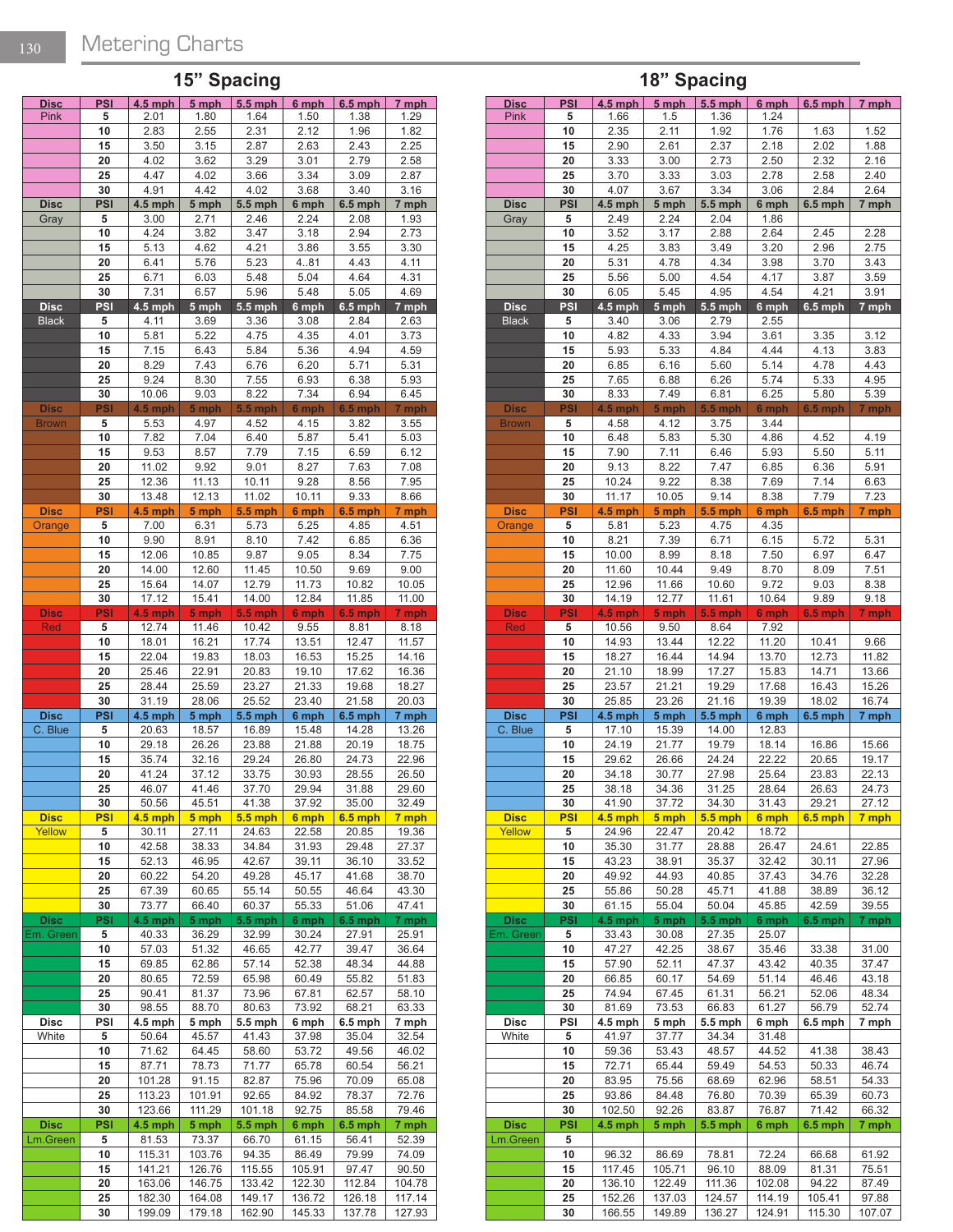|              |            |                |                   | ,,,,             |        |                 |                |
|--------------|------------|----------------|-------------------|------------------|--------|-----------------|----------------|
| <b>Disc</b>  | <b>PSI</b> | $4.5$ mph      | 5 mph             | $5.5$ mph        | 6 mph  | $6.5$ mph       | 7 mph          |
| Pink         | 5          | 1.50           | 1.35              | 1.22             | 1.12   |                 |                |
|              | 10         | 2.11           | 1.90              | 1.73             | 1.58   | 1.47            | 1.36           |
|              |            | 2.61           | 2.35              |                  |        | 1.82            | 1.69           |
|              | 15         |                |                   | 2.14             | 1.96   |                 |                |
|              | 20         | 3.00           | 2.70              | 2.46             | 2.25   | 2.09            | 1.94           |
|              | 25         | 3.33           | 3.00              | 2.73             | 2.50   | 2.32            | 2.15           |
|              | 30         | 3.67           | 3.30              | 3.01             | 2.75   | 2.55            | 2.37           |
| <b>Disc</b>  | <b>PSI</b> | 4.5 mph        | 5 mph             | $5.5$ mph        | 6 mph  | $6.5$ mph       | 7 mph          |
| Gray         | 5          | 2.24           | 2.02              | 1.84             | 1.68   |                 |                |
|              |            |                |                   |                  |        |                 |                |
|              | 10         | 3.17           | 2.85              | 2.59             | 2.37   | 2.21            | 2.05           |
|              | 15         | 3.83           | 3.45              | 3.14             | 2.88   | 2.67            | 2.48           |
|              | 20         | 4.78           | 4.30              | 3.91             | 3.59   | 3.33            | 3.09           |
|              | 25         | 5.00           | 4.50              | 4.09             | 3.76   | 3.48            | 3.23           |
|              | 30         | 5.45           | 4.90              | 4.46             | 4.09   | 3.79            | 3.52           |
|              |            |                |                   |                  |        |                 |                |
| <b>Disc</b>  | PSI        | $4.5$ mph      | 5 mph             | 5.5 mph          | 6 mph  | $6.5$ mph       | 7 mph          |
| <b>Black</b> | 5          | 3.06           | 2.75              | 2.51             | 2.30   |                 |                |
|              | 10         | 4.34           | 3.90              | 3.54             | 3.25   | 3.02            | 2.80           |
|              | 15         | 5.34           | 4.80              | 4.36             | 4.00   | 3.72            | 3.45           |
|              | 20         | 6.17           | 5.55              | 5.04             | 4.63   | 4.29            | 3.99           |
|              |            |                |                   | 5.63             |        |                 |                |
|              | 25         | 6.89           | 6.20              |                  | 5.17   | 4.80            | 4.45           |
|              | 30         | 7.50           | 6.75              | 6.13             | 5.63   | 5.22            | 4.85           |
| <b>Disc</b>  | PSI        | 4.5 mph        | 5 mph             | <b>5.5 mph</b>   | 6 mph  | <b>6.5 mph</b>  | 7 mph          |
| <b>Brown</b> | 5          | 4.13           | 3.71              | 3.38             | 3.10   |                 |                |
|              | 10         | 5.84           | $\overline{5.25}$ | 4.77             | 4.38   | 4.06            | 3.77           |
|              | 15         | 7.11           | 6.40              | 5.82             | 5.34   | 4.95            | 4.60           |
|              |            |                |                   |                  |        |                 |                |
|              | 20         | 8.23           | 7.40              | 6.73             | 6.17   | 5.73            | 5.32           |
|              | 25         | 9.23           | 8.30              | 7.55             | 6.92   | 6.42            | 5.96           |
|              | 30         | 10.07          | 9.05              | 8.23             | 7.55   | 7.00            | 6.51           |
| <b>Disc</b>  | <b>PSI</b> | <b>4.5 mph</b> | 5 mph             | <b>5.5 mph</b>   | 6 mph  | <b>6.5 mph</b>  | 7 mph          |
| Orange       | 5          | 5.23           | 4.71              | 4.28             | 3.92   |                 |                |
|              | 10         | 7.39           | 6.65              | 6.05             | 5.54   | 5.15            | 4.78           |
|              |            |                |                   |                  |        |                 |                |
|              | 15         | 9.00           | 8.10              | 7.37             | 6.75   | 6.27            | 5.82           |
|              | 20         | 10.45          | 9.41              | 8.55             | 7.84   | 7.27            | 6.75           |
|              | 25         | 11.67          | 10.51             | 9.55             | 8.76   | 8.13            | 7.55           |
|              | 30         | 12.78          | 11.51             | 10.46            | 9.59   | 8.90            | 8.27           |
| <b>Disc</b>  | PSI        | <b>4.5 mph</b> | 5 mph             | <b>5.5 mph</b>   | 6 mph  | $6.5$ mph       | 7 mph          |
| Red          | 5          | 9.51           | 8.55              | 7.78             | 7.13   |                 |                |
|              |            |                |                   |                  |        |                 |                |
|              | 10         | 13.45          | 12.10             | 11.00            | 10.09  | 9.37            | 8.70           |
|              | 15         | 16.45          | 14.80             | 13.46            | 12.34  | 11.46           | 10.64          |
|              | 20         | 19.00          | 17.10             | 15.55            | 14.26  | 13.24           | 12.29          |
|              | 25         | 21.22          | 19.10             | 17.37            | 15.93  | 14.79           | 13.73          |
|              | 30         | 23.28          | 20.95             | 19.05            | 17.47  | 16.22           | 15.06          |
| <b>Disc</b>  | PSI        |                |                   |                  |        |                 |                |
|              |            | $4.5$ mph      | 5 mph             | <b>5.5 mph</b>   | 6 mph  | $6.5$ mph       | 7 mph          |
| C. Blue      | 5          | 15.40          | 13.86             | 12.60            | 11.55  |                 |                |
|              | 10         | 21.78          | 19.60             | 17.83            | 16.33  | 15.17           | 14.09          |
|              | 15         | 26.67          | 24.01             | 21.82            | 20.01  | 18.58           | 17.25          |
|              | 20         | 30.78          | 27.71             | 25.19            | 23.09  | 21.45           | 19.91          |
|              | 25         | 34.38          | 30.95             | 28.14            | 25.79  | 23.96           | 22.25          |
|              |            | 37.74          | 33.97             | 30.88            | 28.31  | 26.29           | 24.41          |
|              | 30         |                |                   |                  |        |                 |                |
| <b>Disc</b>  | PSI        | <b>4.5 mph</b> | 5 mph             | $5.5$ mph        | 6 mph  | $6.5$ mph       | 7 mph          |
| Yellow       | 5          | 24.47          | 20.23             | 18.39            | 16.86  |                 |                |
|              | 10         | 31.79          | 28.61             | 26.01            | 23.84  | 22.15           | 20.56          |
|              | 15         | 38.93          | 35.04             | 31.85            | 29.19  | 27.10           | 25.16          |
|              | 20         | 44.95          | 40.46             | 36.79            | 33.71  | 31.28           | 29.05          |
|              | 25         | 50.30          | 45.27             | 41.17            | 37.72  | 35.00           | 32.50          |
|              |            |                |                   |                  |        |                 |                |
|              | 30         | 55.06          | 49.56             | 45.07            | 41.29  | 38.33           | 35.59          |
| <b>Disc</b>  | PSI        | $4.5$ mph      | 5 mph             | 5.5 mph          | 6 mph  | $6.5$ mph       | 7 mph          |
| Em. Green    | 5          | 30.10          | 27.09             | 24.63            | 22.57  |                 |                |
|              | 10         | 42.57          | 38.31             | 34.83            | 31.93  | 30.04           | 27.90          |
|              | 15         | 52.14          | 46.92             | 42.66            | 39.10  | 36.32           | 33.72          |
|              | 20         | 60.20          | 54.18             | 49.25            | 45.16  | 41.82           | 38.83          |
|              |            |                |                   |                  |        |                 |                |
|              | 25         | 67.48          | 60.74             | 55.21            | 50.62  | 46.85           | 43.50          |
|              | 30         | 73.56          | 66.21             | 60.18            | 55.19  | 51.11           | 47.46          |
| Disc         | PSI        | 4.5 mph        | 5 mph             | 5.5 mph          | 6 mph  | $6.5$ mph       | 7 mph          |
| White        |            | 37.80          | 34.02             | 30.93            | 28.35  |                 |                |
|              | 5          |                |                   |                  |        |                 |                |
|              |            |                |                   |                  |        |                 |                |
|              | 10         | 53.46          | 48.11             | 43.74            | 40.10  | 37.25           | 34.59          |
|              | 15         | 65.47          | 58.92             | 53.58            | 49.11  | 45.30           | 42.06          |
|              | 20         | 75.60          | 68.04             | 61.68            | 56.70  | 52.66           | 48.90          |
|              | 25         | 84.52          | 76.07             | 69.16            | 63.39  | 58.85           | 54.65          |
|              | 30         | 92.31          | 83.08             | 75.53            | 69.23  | 64.27           | 59.68          |
| <b>Disc</b>  | PSI        | 4.5 mph        | 5 mph             | 5.5 mph          | 6 mph  | $6.5$ mph       | 7 mph          |
| Lm.Green     | 5          |                |                   |                  |        |                 |                |
|              |            |                |                   |                  |        |                 |                |
|              | 10         | 86.69          | 78.02             | 70.93            | 65.02  | 60.02           | 55.73          |
|              | 15         | 105.71         | 95.14             | 86.49            | 79.28  | 73.19           | 67.95          |
|              | 20         | 122.49         | 110.24            | 100.22           | 81.86  | 84.80           | 78.74          |
|              | 25         | 137.03         | 123.33            | 112.11<br>122.64 | 102.77 | 94.87<br>103.77 | 88.09<br>96.36 |

## **20" Spacing 30" Spacing**

| <b>Disc</b>  | <b>PSI</b> | $4.5$ mph      | 5 mph           | 5.5 mph        | 6 mph          | $6.5$ mph      | 7 mph          |
|--------------|------------|----------------|-----------------|----------------|----------------|----------------|----------------|
| Pink         | 5          | 1.00           | 0.90            | 0.81           | 0.75           | 0.69           | 0.64           |
|              | 10         | 1.41           | 1.27            | 1.15           | 1.05           | 0.98           | 0.91           |
|              | 15         | 1.74           | 1.57            | 1.42           | 1.31           | 1.21           | 1.12           |
|              | 20         | 2.00           | 1.80            | 1.64           | 1.50           | 1.38           | 1.29           |
|              | 25         | 2.22           | 2.00            | 1.82           | 1.67           | 1.54           | 1.43           |
|              | 30         | 2.44           | 2.20            | 2.00           | 1.83           | 1.69           | 1.57           |
| <b>Disc</b>  | PSI        | $4.5$ mph      | 5 mph           | 5.5 mph        | 6 mph          | $6.5$ mph      | 7 mph          |
| Gray         | 5          | 1.49           | 1.35            | 1.22           | 1.12           | 1.04           | 0.96           |
|              | 10         | 2.11           | 1.90            | 1.73           | 1.58           | 1.46           | 1.36           |
|              | 15         | 2.55           | 2.30            | 2.09           | 2.50           | 1.77           | 1.64           |
|              | 20         | 3.19           | 2.87            | 2.60           | 2.39           | 2.21           | 2.05           |
|              | 25         | 3.34           | 3.00            | 2.72           | 2.50           | 2.31           | 2.14           |
|              | 30         | 3.64           | 3.27            | 2.96           | 2.72           | 2.51           | 2.33           |
| <b>Disc</b>  | <b>PSI</b> | $4.5$ mph      | 5 mph           | 5.5 mph        | 6 mph          | $6.5$ mph      | 7 mph          |
| <b>Black</b> | 5          | 2.04           | 1.83            | 1.67           | 1.53           | 1.41           | 1.31           |
|              | 10         | 2.89           | 2.60            | 2.36           | 2.17           | 2.00           | 1.86           |
|              | 15         | 3.56           | 3.20            | 2.91           | 2.66           | 2.46           | 2.28           |
|              | 20         | 4.11           | 3.70            | 3.36           | 3.09           | 2.85           | 1.64           |
|              | 25         | 4.59           | 4.13            | 3.75           | 3.45           | 3.18           | 2.95           |
|              | 30         | 5.00           | 4.50            | 4.09           | 3.76           | 3.46           | 3.21           |
| <b>Disc</b>  | PSI        | 4.5 mph        | 5 mph           | <b>5.5 mph</b> | 6 mph          | $6.5$ mph      | 7 mph          |
| <b>Brown</b> | 5          | 2.75           | 2.47            | 2.25           | 2.06           | 1.90           | 1.76           |
|              | 10         | 3.89           | 3.50            | 3.18           | 2.92           | 2.69           | 2.50           |
|              | 15         | 4.74           | 4.26            | 3.88           | 3.56           | 3.28           | 3.04           |
|              | 20         | 5.48           | 4.93            | 4.48           | 4.11           | 3.79           | 3.52           |
|              | 25         | 6.15           | 5.53            | 5.03           | 4.61           | 4.25           | 3.95           |
|              | 30         | 6.70           | 6.03            | 5.48           | 5.03           | 4.64           | 4.31           |
| <b>Disc</b>  | PSI        | <b>4.5 mph</b> | 5 mph           | <b>5.5 mph</b> | 6 mph          | $6.5$ mph      | 7 mph          |
| Orange       | 5          | 3.48           | 3.14            | 2.85           | 2.61           | 2.41           | 2.24           |
|              | 10         | 4.93           | 4.43            | 4.03           | 3.69           | 3.41           | 3.16           |
|              | 15         | 6.00           | 5.40            | 4.91           | 4.50           | 4.15           | 3.86           |
|              | 20         | 6.95           | 6.27            | 5.69           | 5.22           | 4.82           | 4.48           |
|              | 25         | 7.77           | 7.00            | 6.36           | 5.83           | 5.37           | 5.00           |
|              | 30         | 8.51           | 7.67            | 6.96           | 6.38           | 5.90           | 5.48           |
| <b>Disc</b>  | PSI        | <b>4.5 mph</b> | 5 mph           | <b>5.5 mph</b> | 6 mph          | <b>6.5 mph</b> | 7 mph          |
| <b>Red</b>   | 5          | 6.33           | 5.70            | 5.18           | 4.75           | 4.38           | 4.07           |
|              | 10         | 8.96           | 8.06            | 7.33           | 6.72           | 6.20           | 5.75           |
|              | 15         | 10.96          | 9.86            | 8.96           | 8.22           | 7.58           | 7.04           |
|              | 20         | 12.66          | 11.39           | 10.36          | 9.50           | 8.76           |                |
|              |            |                |                 |                |                |                | 8.13           |
|              | 25         | 14.14          | 12.72           | 11.57          | 10.61          | 9.78           | 9.08           |
|              | 30         | 15.51          | 13.95           | 12.69          | 11.64          | 10.73          | 9.96           |
| <b>Disc</b>  | PSI        | $4.5$ mph      | $5 \text{ mph}$ | $5.5$ mph      | 6 mph          | $6.5$ mph      | 7 mph          |
| C. Blue      | 5          | 10.26          | 9.23            | 8.40           | 7.70           | 7.10           | 6.59           |
|              | 10         | 14.51          | 13.06           | 11.88          | 10.88          | 10.04          | 9.32           |
|              | 15         | 17.77          | 15.99           | 14.54          | 13.33          | 12.30          | 11.42          |
|              | 20         | 20.51          | 18.46           | 16.79          | 15.38          | 14.20          | 13.18          |
|              | 25         | 22.91          | 20.62           | 18.75          | 17.18          | 15.86          | 14.72          |
|              | 30         | 25.15          | 22.63           | 20.58          | 18.86          | 17.40          | 16.16          |
| <b>Disc</b>  | <b>PSI</b> | $4.5$ mph      | 5 mph           | $5.5$ mph      | 6 mph          | $6.5$ mph      | 7 mph          |
| Yellow       | 5          | 14.97          | 13.48           | 12.25          | 11.23          | 10.37          | 9.62           |
|              | 10         | 21.18          | 19.06           | 17.88          | 15.88          | 14.66          | 13.61          |
|              | 15         | 25.94          | 23.35           | 21.22          | 19.45          | 17.96          | 16.67          |
|              | 20         | 29.95          | 26.96           | 24.51          | 22.46          | 20.73          | 19.25          |
|              | 25         | 33.51          | 30.17           | 27.43          | 25.13          | 23.00          | 21.54          |
|              | 30         | 36.69          | 33.03           | 30.02          | 27.51          | 25.40          | 23.58          |
| <b>Disc</b>  | PSI        | $4.5$ mph      | 5 mph           | <b>5.5 mph</b> | 6 mph          | $6.5$ mph      | 7 mph          |
| Em. Green    | 5          | 20.06          | 18.05           | 16.41          | 15.04          | 13.88          | 12.89          |
|              | 10         | 28.36          | 25.52           | 23.20          | 21.27          | 19.62          | 18.22          |
|              | 15         | 34.74          | 31.26           | 28.42          | 26.05          | 24.02          | 22.32          |
|              | 20         | 40.11          | 36.10<br>40.47  | 32.81          | 30.09          | 27.76          | 25.78          |
|              | 25<br>30   | 44.96<br>49.01 | 44.11           | 36.78<br>40.09 | 33.73<br>36.77 | 31.12<br>33.92 | 28.90<br>31.49 |
| Disc         | PSI        | $4.5$ mph      |                 | 5.5 mph        | 6 mph          | $6.5$ mph      | 7 mph          |
|              | 5          | 25.18          | 5 mph<br>22.66  | 20.61          | 18.89          |                |                |
| White        |            |                |                 |                |                | 17.43          | 16.18          |
|              | 10         | 35.62          | 32.06           | 29.14          | 26.71          | 24.65          | 22.89          |
|              | 15<br>20   | 43.62          | 39.26           | 35.70          | 32.72          | 30.19          | 28.03          |
|              |            | 50.37          | 45.33           | 41.22          | 37.78          | 34.86          | 32.37          |
|              | 25         | 56.31          | 50.68           | 46.08          | 42.24          | 38.97          | 36.19          |
|              | 30         | 61.50          | 55.35           | 50.33          | 46.13          | 42.56          | 39.52          |
| <b>Disc</b>  | PSI        | 4.5 mph        | 5 mph           | <b>5.5 mph</b> | 6 mph          | 6.5 mph        | 7 mph          |
| Lm.Green     | 5          | 40.52          | 36.46           | 33.15          | 30.38          | 28.06          | 26.05          |
|              | 10         | 57.29          | 51.55           | 46.86          | 42.97          | 39.69          | 36.85          |
|              | 15         | 70.17          | 63.15           | 57.41          | 52.62          | 48.61          | 45.13          |
|              | 20         | 81.02          | 72.92           | 66.28          | 60.78          | 56.12          | 52.12          |
|              | 25<br>30   | 90.82<br>99.00 | 81.75<br>89.10  | 74.30<br>80.98 | 68.13<br>74.28 | 62.74<br>68.52 | 58.27<br>63.63 |